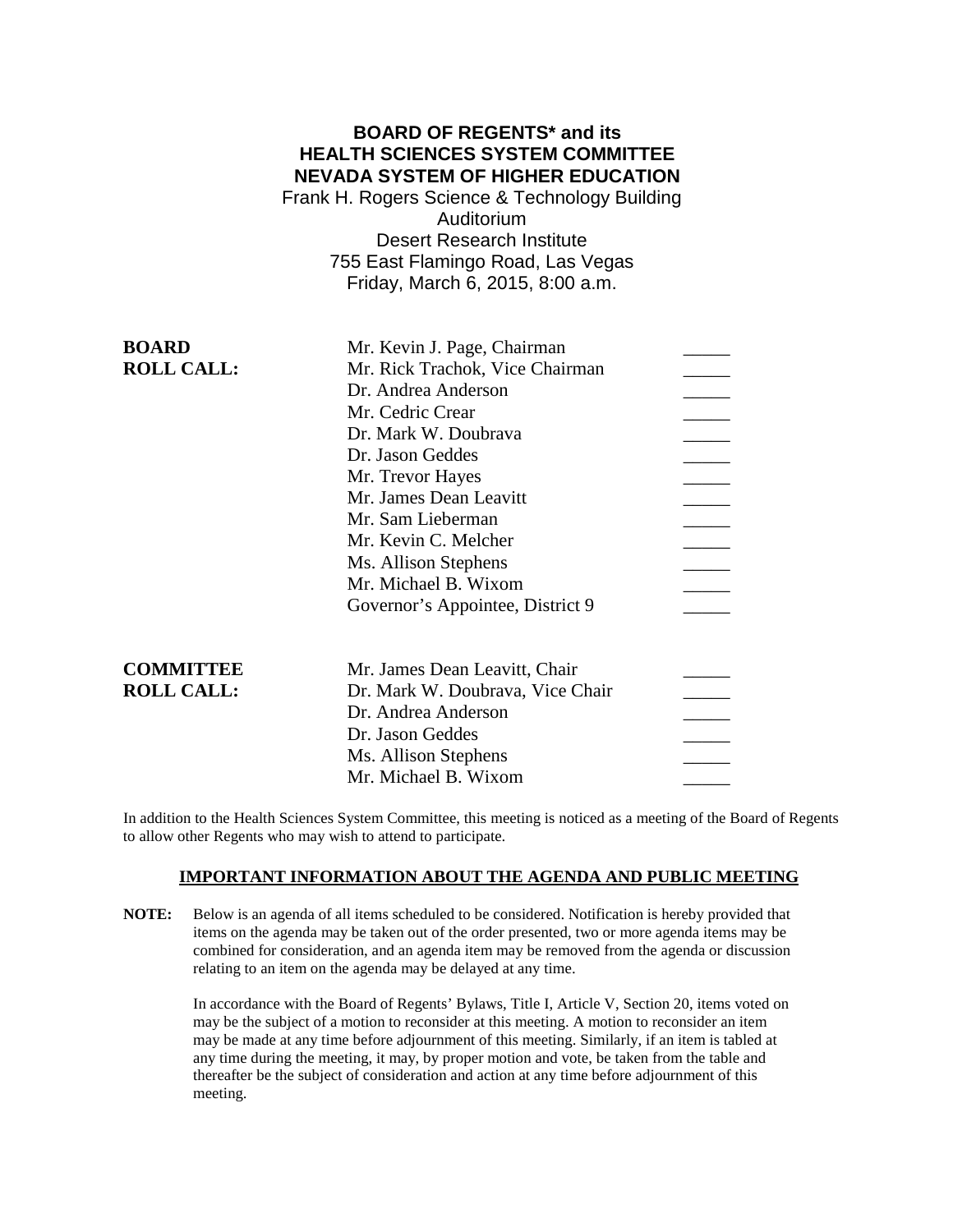\*The Board of Regents, at its regularly scheduled meetings, meets concurrently with its Committees (the Academic and Student Affairs Committee; the Audit Committee; the Business and Finance Committee; the Cultural Diversity Committee; the Investment and Facilities Committee; the Health Sciences System Committee; and the Workforce, Research & Economic Development Committee). The Board's Committee meetings take place in accordance with the agendas published for those Committees. Regents who are not members of the Committees may attend the Committee meetings and participate in the discussion of Committee agenda items. However, action items will only be voted on by the members of each Committee, unless a Regent is temporarily made a member of that Committee under Board of Regents' Bylaws, Title 1, Article VI, Section 6. The full Board of Regents will consider Committee action items in accordance with the Board of Regents' agenda published for the current or for a subsequent meeting.

In accordance with the Board of Regents' Bylaws, Title 1, Art. V, Section 13, a quorum may be gained by telephonic hookup.

Some agenda items are noted as having accompanying reference material. Reference material may be accessed on the electronic version of the agenda by clicking the reference link associated with a particular item. The agenda and associated reference material may also be accessed on the Internet by visiting the Board of Regents' website at:

### <http://system.nevada.edu/Nshe/index.cfm/administration/board-of-regents/meeting-agendas/>

Many public libraries have publicly accessible computer terminals. Copies of the reference material and any additional support materials that are submitted to the Board of Regents' Office and then distributed to the members of the Board of Regents after the mailing of this agenda but before the meeting, will be made available as follows: 1. Copies of any such materials are available at the Board of Regents' Office at 2601 Enterprise Road, Reno, Nevada and the Board of Regents' Office at 4300 S. Maryland Parkway, Las Vegas, Nevada. A copy may be requested by calling Nancy Stone at (702) 889-8426; 2. Copies of any such materials will also be available at the meeting site.

Reasonable efforts will be made to assist and accommodate physically disabled persons attending the meeting. Please call the Board office at (775) 784-4958 in advance so that arrangements may be made.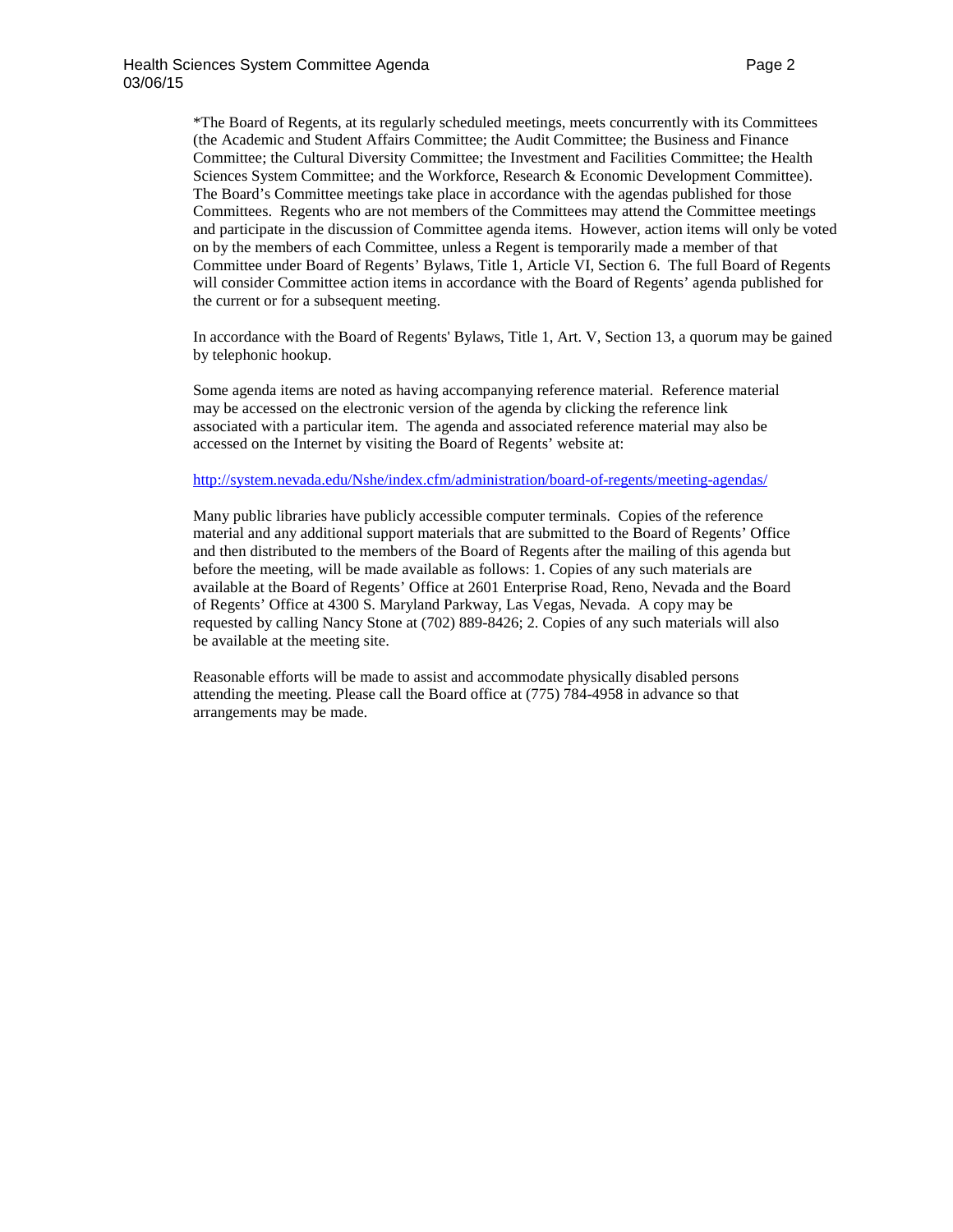## **1. PUBLIC COMMENT INFORMATION ONLY**

Public comment will be taken during this agenda item. No action may be taken on a matter raised under this item until the matter is included on an agenda as an item on which action may be taken. Comments will be limited to three minutes per person. Persons making comment will be asked to begin by stating their name for the record and to spell their last name. The Committee Chair may elect to allow additional public comment on a specific agenda item when that agenda item is being considered.

In accordance with Attorney General Opinion No. 00-047, as restated in the Attorney General's Open Meeting Law Manual, the Chair may prohibit comment if the content of that comment is a topic that is not relevant to, or within the authority of, the Board of Regents, or if the content is willfully disruptive of the meeting by being irrelevant, repetitious, slanderous, offensive, inflammatory, irrational or amounting to personal attacks or interfering with the rights of other speakers.

### **2. MINUTES FOR POSSIBLE ACTION**

Request is made for approval of the minutes from the December 5, 2014, meeting. *[\(Ref. HSS-2\)](http://system.nevada.edu/tasks/sites/Nshe/assets/File/BoardOfRegents/Agendas/2015/mar-mtgs/hss-refs/HSS-2.pdf)*

## **3. CHAIR'S REPORT INFORMATION ONLY**

Chair James Dean Leavitt will provide general remarks and update the Committee members regarding health sciences planning and development efforts including, but not limited to, a review of actions, if any, of the Board of Regents, the Health Sciences System administration or other NSHE leaders since the last meeting of the Committee. The report will include an update on legislative efforts and strategy regarding the overall NSHE public medical education request, including the specific requests of the UNLV School of Medicine and the University of Nevada School of Medicine *(UNSOM)*.

*ESTIMATED TIME: 10 mins.*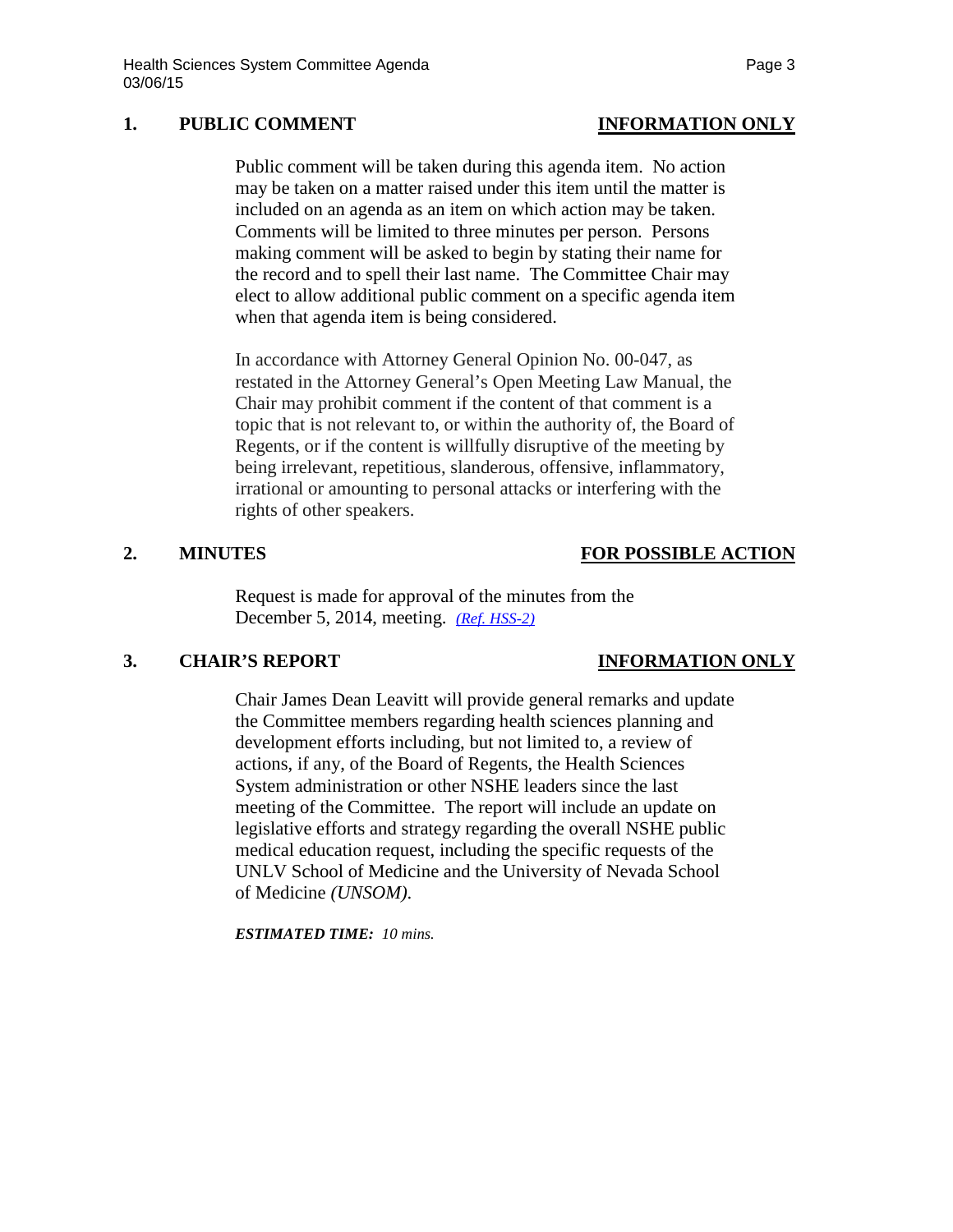### **4. UNIVERSITY OF NEVADA, LAS VEGAS INFORMATION ONLY SCHOOL OF MEDICINE**

Dr. Barbara Atkinson, Planning Dean of the UNLV School of Medicine, will provide an update on UNLV School of Medicine activities and initiatives. The update will include an overview of the school's innovative approaches to medical education curriculum development. *[\(Ref. HSS-4\)](http://system.nevada.edu/tasks/sites/Nshe/assets/File/BoardOfRegents/Agendas/2015/mar-mtgs/hss-refs/HSS-4.pdf)*

*ESTIMATED TIME: 15 mins.*

# **5. UNIVERSITY OF NEVADA SCHOOL INFORMATION ONLY OF MEDICINE** *(UNSOM)*

Dr. Thomas L. Schwenk, Dean, UNSOM, and Vice President, Division of Health Sciences, UNR, will provide an update on UNSOM activities and initiatives. *[\(Ref. HSS-5\)](http://system.nevada.edu/tasks/sites/Nshe/assets/File/BoardOfRegents/Agendas/2015/mar-mtgs/hss-refs/HSS-5.pdf)*

*ESTIMATED TIME: 15 mins.*

# **6. SPACE LEASED FOR THE UNIVERSITY INFORMATION ONLY OF NEVADA SCHOOL OF MEDICINE** *(UNSOM)* **IN SOUTHERN NEVADA**

Dr. Thomas L. Schwenk, Dean, UNSOM, and Vice President, Division of Health Sciences, UNR, will provide information and a summary of all southern Nevada leases held on behalf of UNSOM, and the length of term on each lease. *[\(Ref. HSS-6\)](http://system.nevada.edu/tasks/sites/Nshe/assets/File/BoardOfRegents/Agendas/2015/mar-mtgs/hss-refs/HSS-6.pdf)* 

*ESTIMATED TIME: 15 mins.*

# **7. UNIVERSITY OF NEVADA SCHOOL OF INFORMATION ONLY MEDICINE** *(UNSOM)* **POST-BACCALAUREATE PROGRAM**

Dr. Thomas L. Schwenk, Dean, UNSOM, and Vice President, Division of Health Sciences, UNR, will provide an update on the UNSOM Post-Baccalaureate Program. *[\(Ref. HSS-7\)](http://system.nevada.edu/tasks/sites/Nshe/assets/File/BoardOfRegents/Agendas/2015/mar-mtgs/hss-refs/HSS-7.pdf)*

*ESTIMATED TIME: 15 mins.*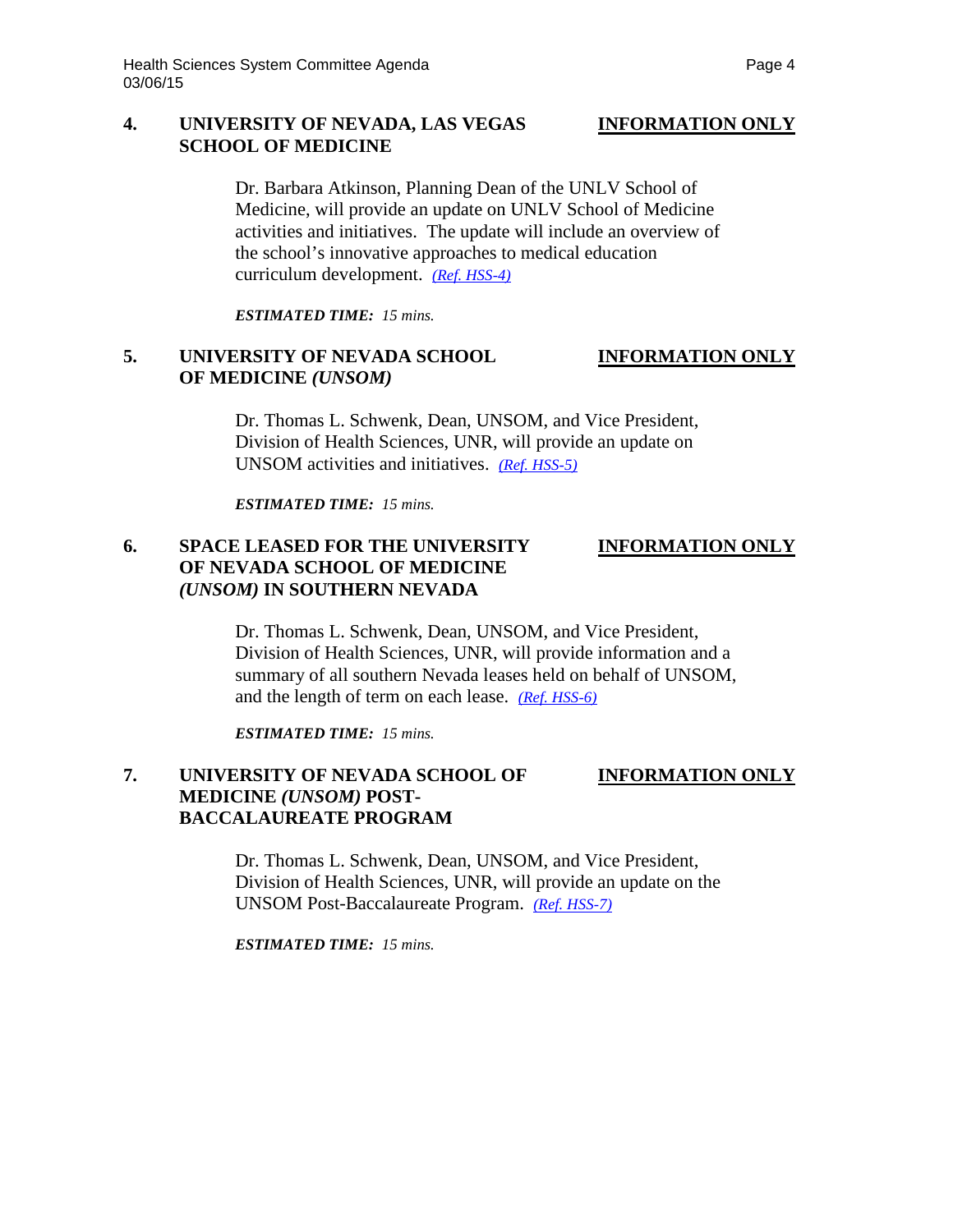# **8. DUAL AND JOINT APPOINTMENTS OF INFORMATION ONLY SCHOOLS OF MEDICINE CLINICAL FACULTY**

The Committee will be provided an overview of the potential opportunities and processes for developing dual and joint appointment of clinical faculty between the UNLV School of Medicine and the University of Nevada School of Medicine *(UNSOM)*.

*ESTIMATED TIME: 10 mins.*

# **9. HEALTH SCIENCES SYSTEM INFORMATION ONLY ACTIVITIES AND INITIATIVES**

Vice Chancellor of Health Sciences, Marcia Turner, will provide an update on Health Sciences System activities and initiatives since the last meeting of the Committee.

*ESTIMATED TIME: 10 mins.*

## **10. NEW BUSINESS INFORMATION ONLY**

Items for consideration at future meetings may be suggested. Any discussion of an item under "New Business" is limited to description and clarification of the subject matter of the item, which may include the reasons for the request.

*ESTIMATED TIME: 5 mins.*